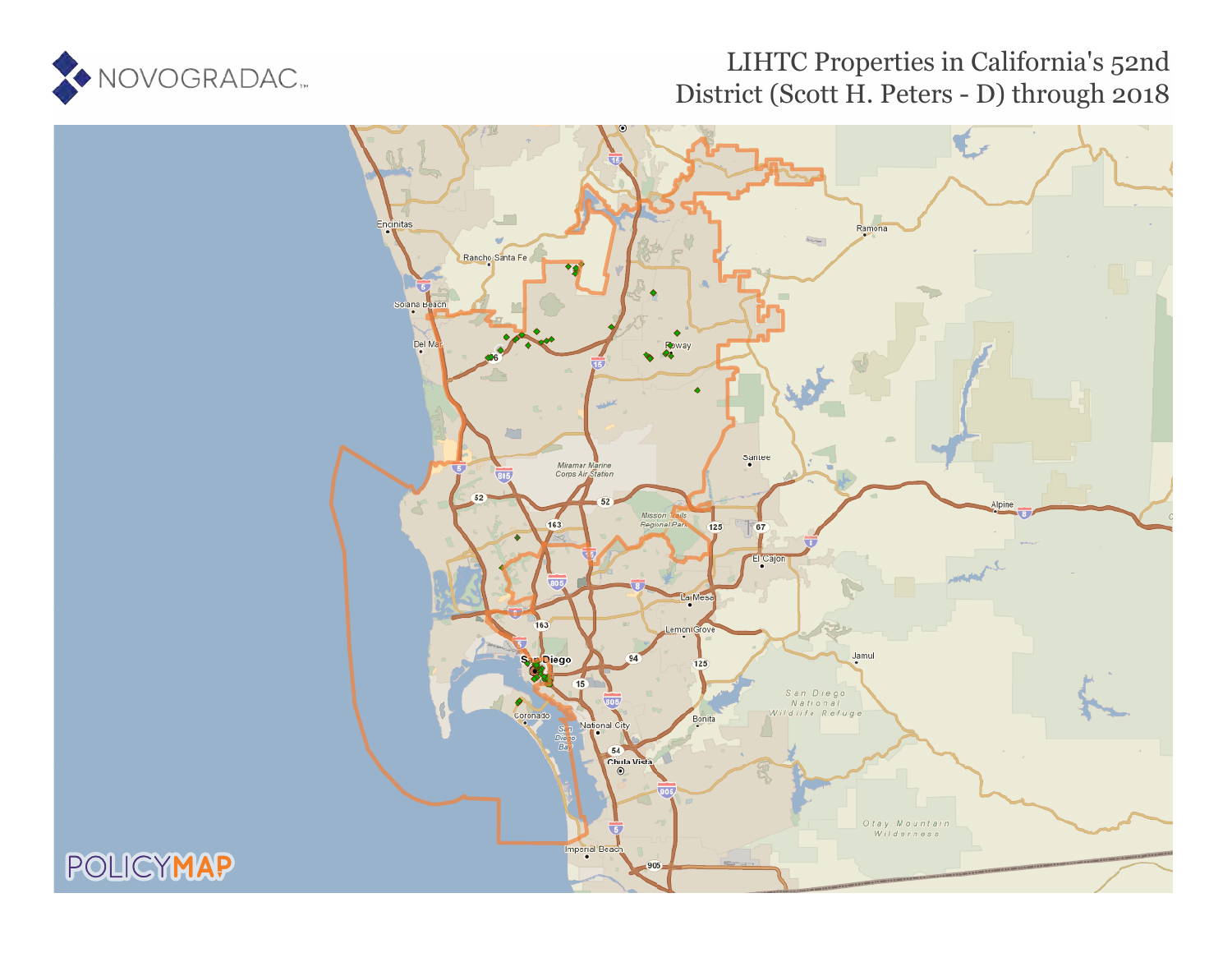| <b>Project Name</b>                                 | <b>Address</b>                     | <b>City</b>      | <b>State</b> | <b>Zip Code</b> | Nonprofit<br><b>Sponsor</b> | <b>Allocation</b><br>Year | Annual<br><b>Allocated</b><br><b>Amount</b> | in Service           | <b>Year Placed Construction</b><br><b>Type</b> | <b>Total</b><br><b>Units</b> | Low<br><b>Income</b><br><b>Units</b> | <b>Rent or</b><br><b>Income</b><br><b>Ceiling</b> | <b>Credit</b><br><b>Percentag Exempt</b><br>$\bullet$ | Tax-<br><b>Bond</b> | <b>HUD Multi-</b><br><b>Family</b><br><b>Financing/Rent</b><br>al Assistance |
|-----------------------------------------------------|------------------------------------|------------------|--------------|-----------------|-----------------------------|---------------------------|---------------------------------------------|----------------------|------------------------------------------------|------------------------------|--------------------------------------|---------------------------------------------------|-------------------------------------------------------|---------------------|------------------------------------------------------------------------------|
| <b>TOUSST TEEN</b><br><b>CENTER</b>                 | <b>1404 FIFTH</b><br>AVE           | <b>SAN DIEGO</b> | CA           | 92101           | No.                         | 1998                      | \$142,723                                   | 1998                 | Acquisition and<br>Rehab                       | 21                           | 21                                   | 60% AMGI                                          | 70%<br>present<br>value                               | No                  |                                                                              |
| <b>CCBA SENIOR</b><br><b>GARDEN</b>                 | 438 THIRD<br>AVE                   | <b>SAN DIEGO</b> | CA           | 92101           | No                          | 1997                      | \$205,959                                   | 1999                 | <b>New Construction</b>                        | 45                           | 44                                   | 60% AMGI                                          | 30%<br>present<br>value                               | Yes                 |                                                                              |
| LITTLE ITALY FAMILY 1528 INDIA ST SAN DIEGO HOUSING |                                    |                  | CA           | 92101           | No                          | 1997                      | \$83,233                                    | 1999                 | <b>New Construction</b>                        | 37                           | 15                                   | 60% AMGI                                          | 30 %<br>present<br>value                              | Yes                 |                                                                              |
| <b>HILLSIDE</b><br><b>COMMUNITY APTS</b>            | 12979<br>COMMUNITY POWAY<br>RD     |                  | CA           | 92064           | No                          | 2001                      | \$1,053,295                                 | 2003                 | <b>New Construction</b>                        | - 71                         | 70                                   | 60% AMGI                                          | 70%<br>present<br>value                               | No                  |                                                                              |
| <b>ISLAND VILLAGE</b><br><b>APTS</b>                | 1245 MARKET<br><b>ST</b>           | <b>SAN DIEGO</b> | CA           | 92101           | No                          | 2001                      | \$755,272                                   | 2003                 | <b>New Construction</b>                        | 280                          | 280                                  | 60% AMGI                                          | 30 %<br>present<br>value                              | Yes                 |                                                                              |
| <b>MARKET SQUARE</b><br><b>MANOR</b>                | 525 14TH ST                        | <b>SAN DIEGO</b> | CA           | 92101           | No                          | 2001                      | \$1,698,639                                 | 2003                 | <b>New Construction</b>                        | 200                          | 198                                  | 60% AMGI                                          | 70%<br>present<br>value                               | No                  |                                                                              |
| VILLA ANDALUCIA                                     | 6591 RANCHO<br>DEL SOL WAY         | <b>SAN DIEGO</b> | CA           | 92130           | No                          | 2002                      | \$179,889                                   | 2003                 | <b>New Construction</b>                        | 32                           | 31                                   | 60% AMGI                                          | 30 %<br>present<br>value                              | Yes                 |                                                                              |
| <b>VILLA GLEN APTS</b>                              | 6984 TORREY<br><b>SANTA FE RD</b>  | <b>SAN DIEGO</b> | CA           | 92129           | No                          | 2002                      | \$166,225                                   | 2003                 | <b>New Construction</b>                        | 26                           | 25                                   | 60% AMGI                                          | 30%<br>present<br>value                               | Yes                 |                                                                              |
| <b>VILLA HARVEY</b><br><b>MANDEL</b>                | 72 17TH ST                         | <b>SAN DIEGO</b> | CA           | 92101           | No                          | 2001                      | \$910,629                                   | 2003                 | <b>New Construction</b>                        | 90                           | 90                                   | 60% AMGI                                          | 70%<br>present<br>value                               | No                  |                                                                              |
| WINDWOOD<br><b>VILLAGE APTS</b>                     | 12730<br><b>BRIARCREST</b><br>PL.  | <b>SAN DIEGO</b> | CA           | 92130           | No                          | 2002                      | \$548,476                                   | 2003                 | <b>New Construction</b>                        | 92                           | 91                                   | 60% AMGI                                          | 30%<br>present<br>value                               | Yes                 |                                                                              |
| <b>HACIENDA</b><br><b>TOWNHOMES</b>                 | 350 17TH ST                        | <b>SAN DIEGO</b> | CA           | 92101           | No                          | 1992                      | \$579,066                                   | 1994                 | <b>New Construction</b>                        | 52                           | 51                                   | 60% AMGI                                          | 70%<br>present<br>value                               | No                  |                                                                              |
| <b>LOS ARCOS APTS</b>                               | 12740<br><b>GATEWAY</b><br>PARK RD | <b>POWAY</b>     | CA           | 92064           | No                          | 2003                      | \$462,416                                   | 2004                 | <b>New Construction</b>                        | 84                           | 83                                   | 60% AMGI                                          | 30%<br>present<br>value                               | Yes                 |                                                                              |
| FAIRBANKS SQUARE POTOMAC                            | 16050<br>RIDGE RD                  | <b>SAN DIEGO</b> | CA           | 92127           |                             | Insufficient<br>Data      | \$0                                         | Insufficient<br>Data | Not Indicated                                  | 98                           | $\bf{0}$                             |                                                   | Not<br>Indicated                                      |                     |                                                                              |

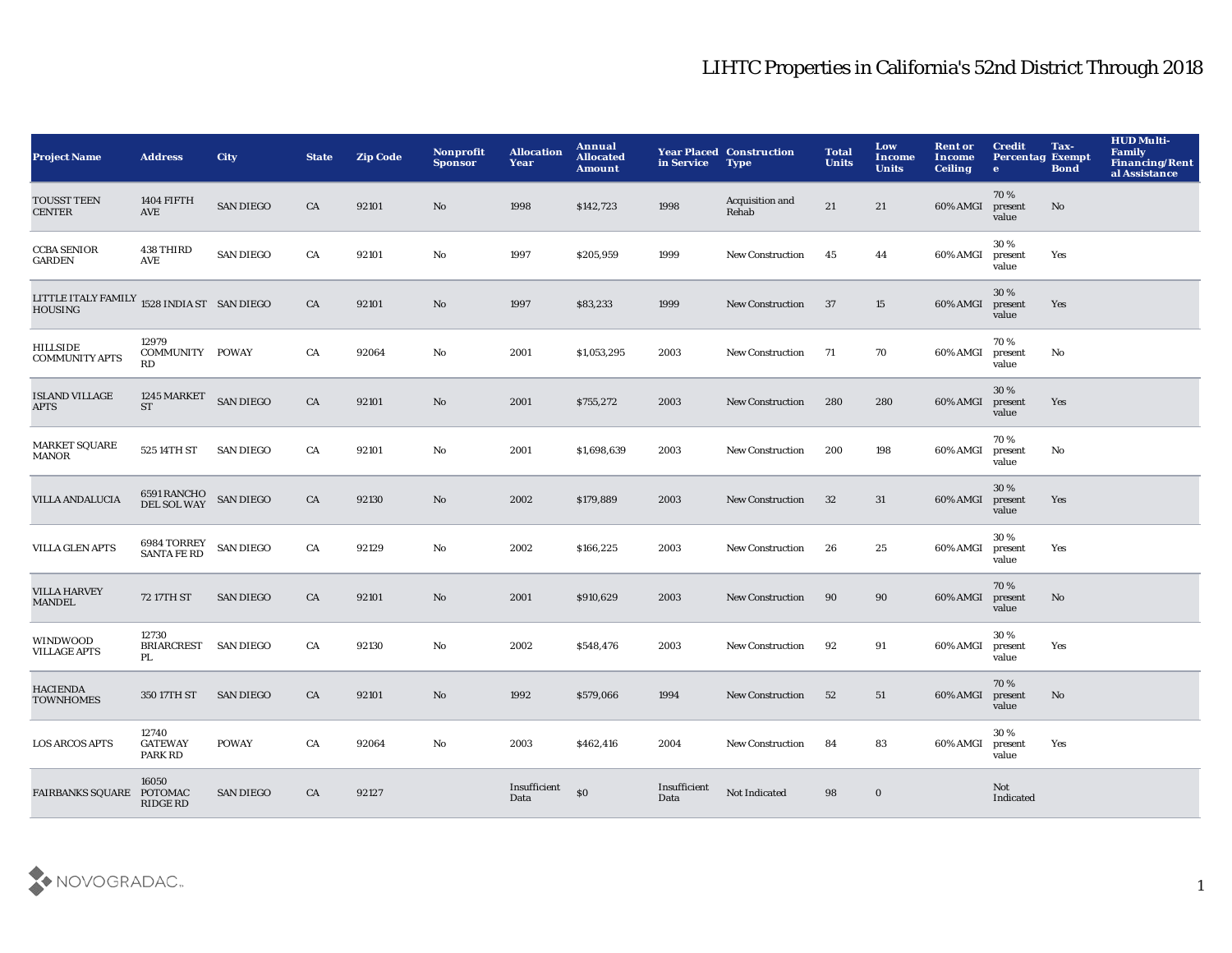| <b>Project Name</b>                                                                                                                | <b>Address</b>                               | <b>City</b>      | <b>State</b> | <b>Zip Code</b> | Nonprofit<br><b>Sponsor</b> | <b>Allocation</b><br>Year | Annual<br><b>Allocated</b><br><b>Amount</b> | in Service | <b>Year Placed Construction</b><br><b>Type</b> | <b>Total</b><br><b>Units</b> | Low<br><b>Income</b><br><b>Units</b> | <b>Rent or</b><br>Income<br><b>Ceiling</b> | <b>Credit</b><br><b>Percentag Exempt</b><br>$\bullet$ | Tax-<br><b>Bond</b> | <b>HUD Multi-</b><br>Family<br><b>Financing/Rent</b><br>al Assistance |
|------------------------------------------------------------------------------------------------------------------------------------|----------------------------------------------|------------------|--------------|-----------------|-----------------------------|---------------------------|---------------------------------------------|------------|------------------------------------------------|------------------------------|--------------------------------------|--------------------------------------------|-------------------------------------------------------|---------------------|-----------------------------------------------------------------------|
| <b>STRATTON APTS</b>                                                                                                               | 38841/2<br><b>CAMINITO</b><br><b>AGUILAR</b> | <b>SAN DIEGO</b> | CA           | 92111           | No                          | 2000                      | \$669,613                                   | 2000       | Acquisition and<br>Rehab                       | 312                          | 217                                  | 60% AMGI                                   | 30%<br>present<br>value                               | Yes                 |                                                                       |
| <b>BROOKVIEW SENIOR</b><br><b>HOUSING</b>                                                                                          | 13120<br><b>POMERADO</b><br>RD               | <b>POWAY</b>     | CA           | 92064           | Yes                         | 1999                      | \$825,823                                   | 2001       | <b>New Construction</b>                        | 102                          | 100                                  | 60% AMGI                                   | 70%<br>present<br>value                               | No                  |                                                                       |
| <b>CANYON RIM APTS</b>                                                                                                             | 10931 GERANA $\;$ SAN DIEGO<br><b>ST</b>     |                  | CA           | 92129           | $\mathbf{No}$               | 2000                      | \$1,073,683                                 | 2001       | Acquisition and<br>Rehab                       | 504                          | 353                                  | 60% AMGI                                   | 30%<br>present<br>value                               | Yes                 |                                                                       |
| <b>SEABREEZE APTS</b>                                                                                                              | 12757<br><b>SEABREEZE</b><br><b>FARMS DR</b> | <b>SAN DIEGO</b> | CA           | 92130           | No                          | 2000                      | \$360,418                                   | 2001       | <b>New Construction</b>                        | 38                           | 29                                   | 60% AMGI                                   | 70%<br>present<br>value                               | No                  |                                                                       |
| VILLAGE PLACE APTS 34 17TH ST                                                                                                      |                                              | <b>SAN DIEGO</b> | CA           | 92101           | $\mathbf {No}$              | 1997                      | \$66,400                                    | 1997       | Acquisition and<br>Rehab                       | 46                           | 46                                   | 60% AMGI                                   | 30%<br>present<br>value                               | Yes                 |                                                                       |
| <b>SANFORD HOTEL</b>                                                                                                               | 1301 FIFTH AVE SAN DIEGO                     |                  | CA           | 92101           | No                          | 1989                      | \$293,365                                   | 1989       | Acquisition and<br>Rehab                       | 130                          | 130                                  | 60% AMGI                                   | 70%<br>present<br>value                               | No                  |                                                                       |
| TORREY DEL MAR<br>APTS                                                                                                             | 13875 CARMEL SAN DIEGO<br>VALLEY RD          |                  | CA           | 92130           | No                          | 2001                      | \$604,370                                   | 2002       | <b>New Construction</b>                        | 112                          | 110                                  | 60% AMGI                                   | 30%<br>present<br>value                               | Yes                 |                                                                       |
| $\begin{array}{ll} \text{TORREY HIGHLANDS} & \text{13352 TORREY} \\ \text{AFTS} & \text{MEADOWS DR} \end{array} \text{ SAN DIEGO}$ |                                              |                  | CA           | 92129           | No                          | 2001                      | \$403,902                                   | 2002       | <b>New Construction</b>                        | 76                           | 75                                   | 60% AMGI                                   | 30%<br>present<br>value                               | Yes                 |                                                                       |
| <b>LINCOLN HOTEL</b>                                                                                                               | 536 FIFTH AVE SAN DIEGO                      |                  | CA           | 92101           | No                          | 1996                      | \$119,101                                   | 1998       | Acquisition and<br>Rehab                       | 41                           | 41                                   | 60% AMGI                                   | 70%<br>present<br>value                               | No                  |                                                                       |
| PARK VIEW TERRACE                                                                                                                  | <b>13250 CIVIC</b><br><b>CTRDR</b>           | <b>POWAY</b>     | CA           | 92064           | No                          | 1997                      | \$411,173                                   | 1998       | <b>New Construction</b>                        | 91                           | 91                                   | 60% AMGI                                   | 70%<br>present<br>value                               | No                  |                                                                       |
| <b>METRO HOTEL</b>                                                                                                                 | 435 15TH ST                                  | <b>SAN DIEGO</b> | CA           | 92101           | No                          | 1989                      | \$205,720                                   | 1990       | Acquisition and<br>Rehab                       | 136                          | 136                                  | <b>50% AMGI</b>                            | 70%<br>present<br>value                               | No                  |                                                                       |
| <b>METRO HOTEL II</b>                                                                                                              | 434 13TH ST                                  | <b>SAN DIEGO</b> | CA           | 92101           | No                          | 1989                      | \$103,773                                   | 1990       | Acquisition and<br>Rehab                       | 57                           | 57                                   | 50% AMGI                                   | 70%<br>present<br>value                               | No                  |                                                                       |
| <b>ATMOSPHERE II</b>                                                                                                               | 1453 FOURTH<br><b>AVENUE</b>                 | <b>SAN DIEGO</b> | CA           | 92101           | Yes                         | 2014                      | \$1,624,813                                 | 2017       | <b>New Construction</b>                        | 105                          | 103                                  | 60% AMGI                                   | 30%<br>present<br>value                               |                     | No                                                                    |

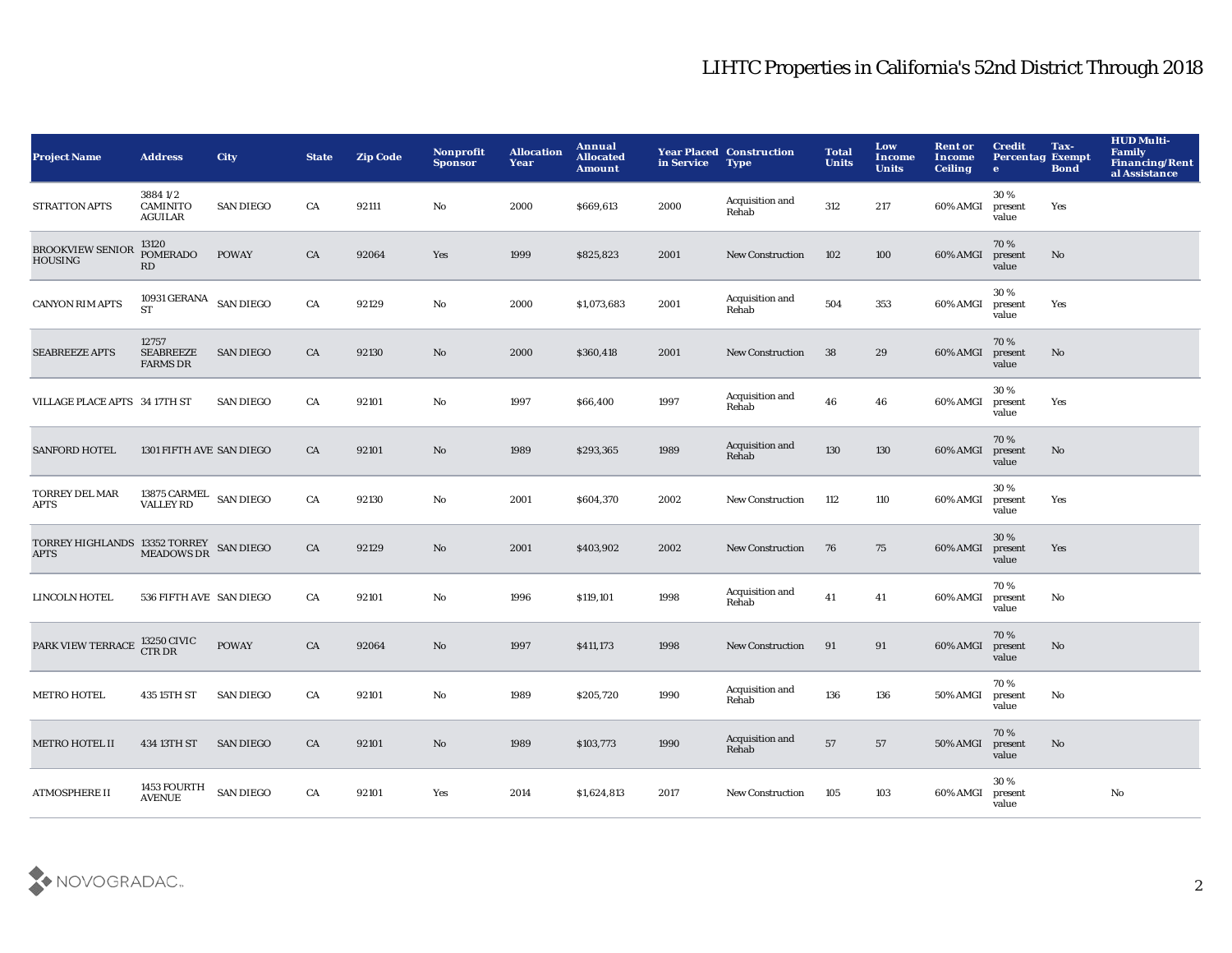| <b>Project Name</b>                                | <b>Address</b>                                | <b>City</b>      | <b>State</b> | <b>Zip Code</b> | Nonprofit<br><b>Sponsor</b> | <b>Allocation</b><br>Year | Annual<br><b>Allocated</b><br><b>Amount</b> | in Service | <b>Year Placed Construction</b><br><b>Type</b> | <b>Total</b><br><b>Units</b> | Low<br><b>Income</b><br><b>Units</b> | <b>Rent or</b><br>Income<br><b>Ceiling</b> | <b>Credit</b><br><b>Percentag Exempt</b><br>$\bullet$ | Tax-<br><b>Bond</b> | <b>HUD Multi-</b><br><b>Family</b><br><b>Financing/Rent</b><br>al Assistance |
|----------------------------------------------------|-----------------------------------------------|------------------|--------------|-----------------|-----------------------------|---------------------------|---------------------------------------------|------------|------------------------------------------------|------------------------------|--------------------------------------|--------------------------------------------|-------------------------------------------------------|---------------------|------------------------------------------------------------------------------|
| FAIRBANKS TERRACE 16325 PASEO<br><b>APARTMENTS</b> | <b>DEL SUR</b>                                | <b>SAN DIEGO</b> | CA           | 92127           | Yes                         | 2015                      | \$950,388                                   | 2017       | <b>New Construction</b>                        | 83                           | 81                                   | 60% AMGI                                   | 30%<br>present<br>value                               |                     | No                                                                           |
| STUDIO 15                                          | 1475 IMPERIAL SAN DIEGO<br>AVE                |                  | CA           | 92101           |                             | 2006                      | \$1,652,782                                 | 2009       | <b>New Construction</b>                        | 275                          | 274                                  | 60% AMGI                                   | 30%<br>present<br>value                               | Yes                 |                                                                              |
| OAK KNOLL VILLAS                                   | 12509 OAK<br><b>KNOLL RD</b>                  | <b>POWAY</b>     | CA           | 92064           | Yes                         | 2008                      | \$343,227                                   | 2009       | Acquisition and<br>Rehab                       | 52                           | 51                                   | 60% AMGI                                   | 30%<br>present<br>value                               | Yes                 | No                                                                           |
| <b>WAKELAND</b><br>PARKSIDE TERRACE                | 515 13TH ST                                   | <b>SAN DIEGO</b> | CA           | 92101           |                             | 2007                      | \$1,106,202                                 | 2009       | <b>New Construction</b>                        | 77                           | 76                                   | 60% AMGI                                   | 30%<br>present<br>value                               | Yes                 |                                                                              |
| <b>LILLIAN PLACE</b>                               | 1437 J ST                                     | <b>SAN DIEGO</b> | CA           | 92101           | No                          | 2004                      | \$1,143,622                                 | 2006       | <b>New Construction</b>                        | 74                           | 59                                   | 60% AMGI                                   | 70%<br>present<br>value                               | No                  |                                                                              |
| <b>CROSSINGS (SAN</b><br>DIEGO)                    | 13533 ZINNIA<br><b>HILLS PL</b>               | <b>SAN DIEGO</b> | CA           | 92130           | No                          | 2004                      | \$819,172                                   | 2006       | <b>New Construction</b>                        | 108                          | 107                                  | 60% AMGI                                   | 30%<br>present<br>value                               | Yes                 |                                                                              |
| VISTA TERRAZA APTS                                 | 7735 VIA<br>SOLARE                            | <b>SAN DIEGO</b> | CA           | 92129           | No                          | 2004                      | \$1,180,348                                 | 2006       | <b>New Construction</b>                        | 123                          | 122                                  | 60% AMGI                                   | 30 %<br>present<br>value                              | Yes                 |                                                                              |
| <b>FAIRBANKS RIDGE</b><br>AT DEL SUR               | 16016<br><b>BABCOCK ST</b>                    | <b>SAN DIEGO</b> | CA           | 92127           | No                          | 2005                      | \$1,930,431                                 | 2006       | <b>New Construction</b>                        | 204                          | 202                                  | 60% AMGI                                   | 30%<br>present<br>value                               | Yes                 |                                                                              |
| TEN FIFTY B APTS<br>PHASE I                        | 1050 B ST                                     | <b>SAN DIEGO</b> | CA           | 92101           | No                          | 2008                      | \$1,877,412                                 | 2010       | <b>New Construction</b>                        | 118                          | 117                                  | 60% AMGI                                   | 30 %<br>present<br>value                              | Yes                 | No                                                                           |
| TEN FIFTY B APTS<br><b>PHASE II</b>                | 1050 B ST                                     | <b>SAN DIEGO</b> | CA           | 92101           | No                          | 2008                      | \$1,791,307                                 | 2010       | <b>New Construction</b>                        | 111                          | 109                                  | 60% AMGI                                   | 30%<br>present<br>value                               | Yes                 | No                                                                           |
| 15TH & COMMERCIAL                                  | $1501\,\mathrm{IMPERIAL}$ SAN DIEGO AVE       |                  | CA           | 92101           | No                          | 2009                      | \$0                                         | 2011       | <b>New Construction</b>                        | 139                          | 139                                  | <b>50% AMGI</b>                            | 70%<br>present<br>value                               | No                  | No                                                                           |
| ORANGE VILLAS                                      | 450 ORANGE<br>AVE                             | CORONADO         | CA           | 92118           | No                          | 2010                      | <b>SO</b>                                   | 2011       | <b>New Construction</b>                        | 18                           | 18                                   | 60% AMGI                                   | 30%<br>present<br>value                               | Yes                 |                                                                              |
| <b>SAGEWOOD APTS</b>                               | 16217<br>STONEBRIDGE SAN DIEGO<br><b>PKWY</b> |                  | CA           | 92131           | No                          | 2005                      | \$757,110                                   | 2006       | <b>New Construction</b>                        | 106                          | 105                                  | 60% AMGI                                   | 30 %<br>present<br>value                              | Yes                 |                                                                              |

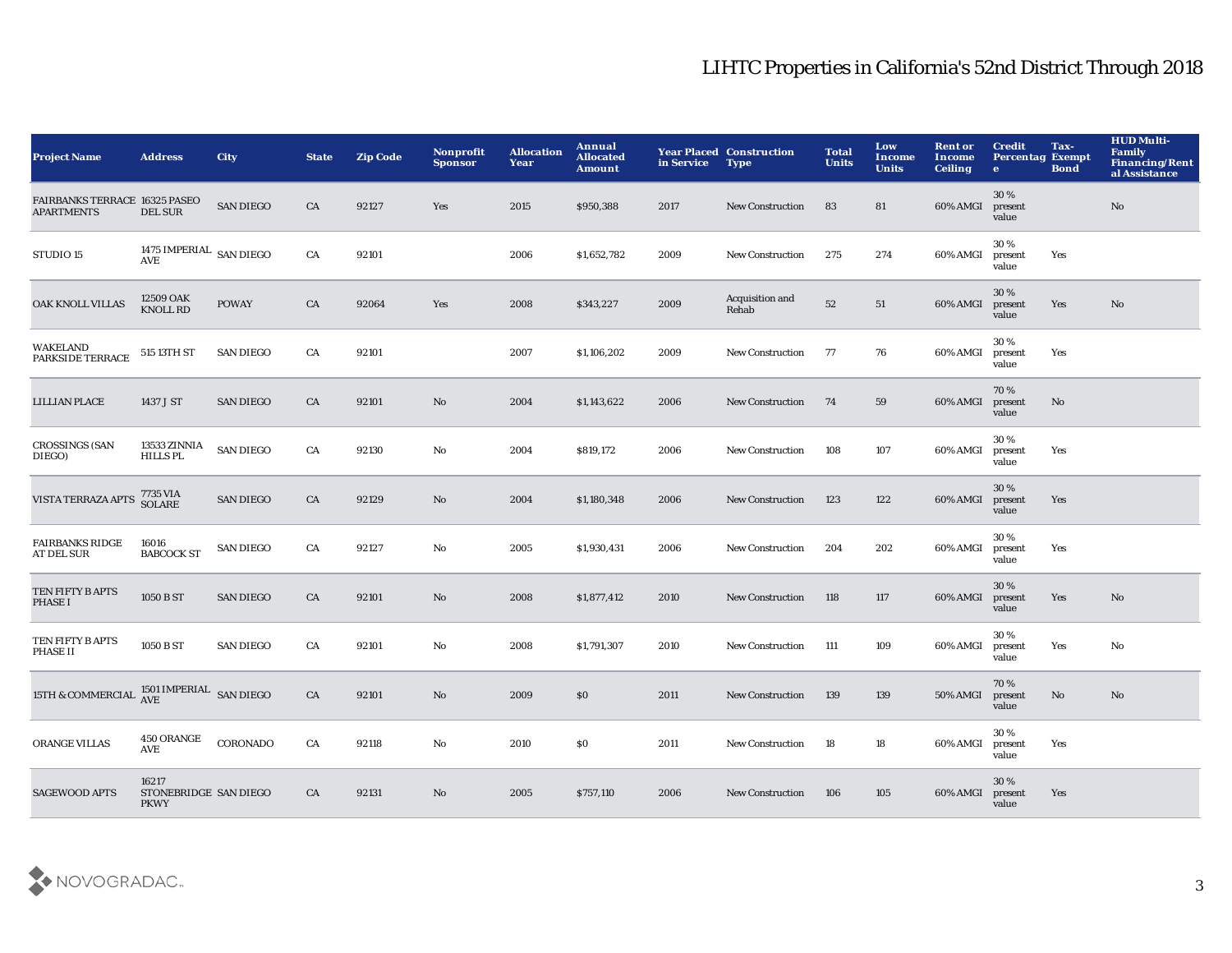| <b>Project Name</b>                                            | <b>Address</b>                             | <b>City</b>      | <b>State</b> | <b>Zip Code</b> | Nonprofit<br><b>Sponsor</b> | <b>Allocation</b><br>Year | Annual<br><b>Allocated</b><br><b>Amount</b> | in Service | <b>Year Placed Construction</b><br><b>Type</b> | <b>Total</b><br><b>Units</b> | Low<br>Income<br><b>Units</b> | <b>Rent or</b><br>Income<br><b>Ceiling</b> | <b>Credit</b><br><b>Percentag Exempt</b><br>$\bullet$ | Tax-<br><b>Bond</b> | <b>HUD Multi-</b><br><b>Family</b><br><b>Financing/Rent</b><br>al Assistance |
|----------------------------------------------------------------|--------------------------------------------|------------------|--------------|-----------------|-----------------------------|---------------------------|---------------------------------------------|------------|------------------------------------------------|------------------------------|-------------------------------|--------------------------------------------|-------------------------------------------------------|---------------------|------------------------------------------------------------------------------|
| <b>CORONADO SENIOR</b><br><b>HOUSING</b>                       | 578 ORANGE<br>AVE                          | <b>CORONADO</b>  | CA           | 92118           | No                          | 2006                      | \$322,209                                   | 2007       | <b>New Construction</b>                        | 30                           | 29                            | 60% AMGI                                   | 30%<br>present<br>value                               | Yes                 |                                                                              |
| <b>SOLARA</b>                                                  | 13414<br>COMMUNITY POWAY<br>RD             |                  | CA           | 92064           | No                          | 2005                      | \$1,083,296                                 | 2007       | <b>New Construction</b>                        | 56                           | 55                            | 60% AMGI                                   | 70%<br>present<br>value                               | No                  |                                                                              |
| SORRENTO TOWER<br><b>HOUSING</b>                               | $2875$ COWLEY $\;$ SAN DIEGO<br><b>WAY</b> |                  | CA           | 92110           | No                          | 2011                      | \$641,405                                   | 2011       | Acquisition and<br>Rehab                       | 196                          | 196                           | 60% AMGI                                   | 30%<br>present<br>value                               | Yes                 | Yes                                                                          |
| <b>POWAY VILLAS</b>                                            | 13001 BOWRON $_{\rm{POWAY}}$<br>RD         |                  | ${\rm CA}$   | 92064           | Yes                         | 2011                      | \$554,945                                   | 2012       | Acquisition and<br>Rehab                       | 59                           | 59                            | 60% AMGI                                   | 30%<br>present<br>value                               | Yes                 | Yes                                                                          |
| TERRAMAR APTS                                                  | <b>13481 SILVER</b><br><b>IVY LN</b>       | <b>SAN DIEGO</b> | CA           | 92129           | No                          | 2011                      | \$286,242                                   | 2012       | <b>New Construction</b>                        | 20                           | 20                            | 60% AMGI                                   | 30%<br>present<br>value                               | Yes                 | No                                                                           |
| 525 ORANGE AVE                                                 | 525 ORANGE<br>AVE                          | CORONADO         | CA           | 92118           |                             | 2007                      | \$193,847                                   | 2008       | Acquisition and<br>Rehab                       | 16                           | ${\bf 16}$                    | 60% AMGI                                   | 30%<br>present<br>value                               | Yes                 |                                                                              |
| ORANGE GARDENS                                                 | 12510 OAK<br><b>KNOLL RD</b>               | <b>POWAY</b>     | ${\rm CA}$   | 92064           | Yes                         | 2011                      | \$434,268                                   | 2012       | <b>New Construction</b>                        | 52                           | 51                            | 60% AMGI                                   | 30%<br>present<br>value                               | Yes                 | No                                                                           |
| <b>CONNECTIONS</b><br>HOUSING                                  | 1250 SIXTH<br>AVE                          | <b>SAN DIEGO</b> | CA           | 92101           | Yes                         | 2011                      | \$1,509,349                                 | 2012       | Acquisition and<br>Rehab                       | 92                           | 89                            | 60% AMGI                                   | 70%<br>present<br>value                               | $\mathbf{No}$       | Yes                                                                          |
| <b>BRIGHTON PLACE</b>                                          | 14045<br><b>BRIGHTON</b><br>AVE            | <b>POWAY</b>     | CA           | 92064           | Yes                         | 2010                      | \$1,251,253                                 | 2012       | <b>New Construction</b>                        | 76                           | 76                            | 60% AMGI                                   | 70%<br>present<br>value                               | $\mathbf {No}$      | $\mathbf{N}\mathbf{o}$                                                       |
| <b>CEDAR GATEWAY</b>                                           | 1612 SIXTH<br>AVE                          | <b>SAN DIEGO</b> | CA           | 92101           | Yes                         | 2009                      | \$0                                         | 2012       | <b>New Construction</b>                        | 65                           | 63                            | 60% AMGI                                   | 70%<br>present<br>value                               | $\rm\thinspace No$  | Yes                                                                          |
| 16TH & MARKET APTS 1550 MARKET                                 |                                            | <b>SAN DIEGO</b> | CA           | 92101           |                             | 2006                      | \$2,304,247                                 | 2009       | <b>New Construction</b>                        | 136                          | 134                           | 60% AMGI                                   | 30%<br>present<br>value                               | Yes                 |                                                                              |
| RANCHO DEL NORTE<br><b>APTS</b>                                | 16775<br>SAINTSBURY SAN DIEGO<br>GLN       |                  | CA           | 92127           | No                          | 2003                      | \$901,976                                   | 2005       | <b>New Construction</b>                        | 119                          | 118                           | 60% AMGI                                   | 30%<br>present<br>value                               | Yes                 |                                                                              |
| THE LEAH<br><b>RESIDENCE 9TH &amp; F</b><br><b>STREET APTS</b> | 798 NINTH<br><b>AVE</b>                    | <b>SAN DIEGO</b> | CA           | 92101           | Yes                         | 2003                      | \$313,469                                   | 2005       | <b>New Construction</b>                        | 24                           | 23                            | 60% AMGI                                   | 70%<br>present<br>value                               | No                  |                                                                              |

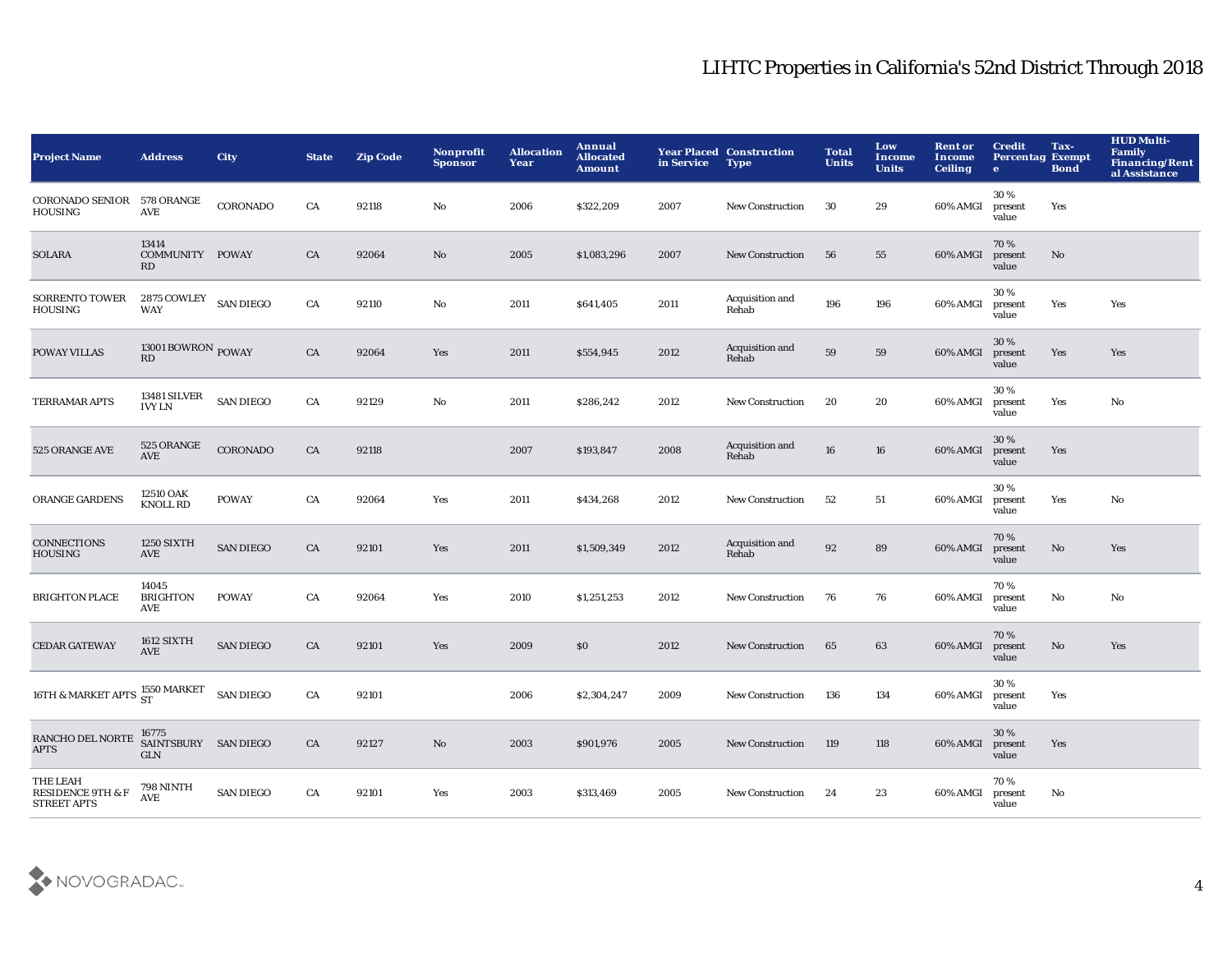| <b>Project Name</b>                                                  | <b>Address</b>                               | <b>City</b>      | <b>State</b> | <b>Zip Code</b> | Nonprofit<br><b>Sponsor</b> | <b>Allocation</b><br>Year | <b>Annual</b><br><b>Allocated</b><br><b>Amount</b> | in Service | <b>Year Placed Construction</b><br><b>Type</b> | <b>Total</b><br><b>Units</b> | Low<br><b>Income</b><br><b>Units</b> | <b>Rent or</b><br>Income<br><b>Ceiling</b> | <b>Credit</b><br><b>Percentag Exempt</b><br>$\mathbf{e}$ | Tax-<br><b>Bond</b> | <b>HUD Multi-</b><br>Family<br><b>Financing/Rent</b><br>al Assistance |
|----------------------------------------------------------------------|----------------------------------------------|------------------|--------------|-----------------|-----------------------------|---------------------------|----------------------------------------------------|------------|------------------------------------------------|------------------------------|--------------------------------------|--------------------------------------------|----------------------------------------------------------|---------------------|-----------------------------------------------------------------------|
| <b>FAIRBANKS</b><br><b>COMMONS</b>                                   | 15870 CAMINO<br>SAN<br><b>BERNARDO</b>       | <b>SAN DIEGO</b> | CA           | 92127           | No                          | 2012                      | \$1,923,161                                        | 2014       | <b>New Construction</b>                        | 165                          | 163                                  | 60% AMGI                                   | 30%<br>present<br>value                                  | Yes                 | $\mathbf{N}\mathbf{o}$                                                |
| <b>FAIRBANKS SQUARE</b>                                              | 16050<br><b>POTOMAC</b><br><b>RIDGE ROAD</b> | <b>SAN DIEGO</b> | CA           | 92127           | No                          | 2013                      | \$1,058,504                                        | 2014       | <b>New Construction</b>                        | 100                          | 98                                   | 60% AMGI                                   | 30%<br>present<br>value                                  | Yes                 | Yes                                                                   |
| <b>SAN DIEGO SQUARE</b>                                              | 1055 9TH<br><b>AVENUE</b>                    | <b>SAN DIEGO</b> | CA           | 92101           | Yes                         | 2014                      | \$1,154,550                                        | 2015       | Acquisition and<br>Rehab                       | 156                          | 154                                  | 60% AMGI                                   | 30%<br>present<br>value                                  | Yes                 | Yes                                                                   |
| <b>ALPHA SQUARE</b>                                                  | 550 14TH<br><b>STREET</b>                    | <b>SAN DIEGO</b> | CA           | 92101           | No                          | 2013                      | \$2,039,184                                        | 2015       | <b>New Construction</b>                        | 150                          | 148                                  | 60% AMGI                                   | 70%<br>present<br>value                                  | $\mathbf {No}$      | No                                                                    |
| <b>ALPHA SQUARE</b>                                                  | 550 14TH<br><b>STREET</b>                    | <b>SAN DIEGO</b> | CA           | 92101           | No.                         | 2013                      | \$417,407                                          | 2015       | <b>New Construction</b>                        | 53                           | 53                                   | 50% AMGI                                   | 30%<br>present<br>value                                  | Yes                 | No                                                                    |
| <b>CELADON AT 9TH</b><br><b>AND BROADWAY</b>                         | 929 9TH<br><b>AVENUE</b>                     | <b>SAN DIEGO</b> | CA           | 92101           | Yes                         | 2013                      | \$1,796,503                                        | 2015       | <b>New Construction</b>                        | 129                          | 128                                  | 60% AMGI                                   | 70%<br>present<br>value                                  | Yes                 | Yes                                                                   |
| <b>CIELO CARMEL I</b>                                                | 6050 CAMINO<br><b>SAN FERMIN</b>             | <b>SAN DIEGO</b> | CA           | 92130           | No                          | 2014                      | \$1,058,195                                        | 2016       | <b>New Construction</b>                        | 107                          | 106                                  | 60% AMGI                                   | 30%<br>present<br>value                                  | Yes                 | $\mathbf{N}\mathbf{o}$                                                |
| <b>CIELO CARMEL II</b>                                               | 6050 CAMINO<br><b>SAN FERMIN</b>             | <b>SAN DIEGO</b> | CA           | 92130           | No                          | 2014                      | \$910,820                                          | 2016       | <b>New Construction</b>                        | 90                           | 89                                   | 60% AMGI                                   | 30%<br>present<br>value                                  | Yes                 | No                                                                    |
| RANCHO DEL SOL                                                       | 6711 TORENIA SAN DIEGO<br>TRAIL              |                  | CA           | 92130           | No                          | 2014                      | \$999,138                                          | 2016       | New Construction                               | 96                           | 95                                   | 60% AMGI                                   | 30 %<br>present<br>value                                 | Yes                 | $\mathbf{N}\mathbf{o}$                                                |
| TORREY VALE APARTM                                                   | 6525 RANCHO<br>DEL SOL WAY                   | <b>SAN DIEGO</b> | ${\rm CA}$   | 92103           | No                          | 2015                      | \$433,598                                          | 2016       | New Construction                               | 28                           | 27                                   | 60% AMGI                                   | 30%<br>present<br>value                                  | Yes                 | No                                                                    |
|                                                                      |                                              |                  |              |                 |                             |                           |                                                    |            |                                                |                              |                                      |                                            |                                                          |                     |                                                                       |
| 62 Projects Reported                                                 |                                              |                  |              |                 |                             |                           | \$48,687,543                                       |            |                                                | 6,381                        | 5,937                                |                                            |                                                          |                     |                                                                       |
| Location: California's 52nd District (Congressional District, 116th) |                                              |                  |              |                 |                             |                           |                                                    |            |                                                |                              |                                      |                                            |                                                          |                     |                                                                       |